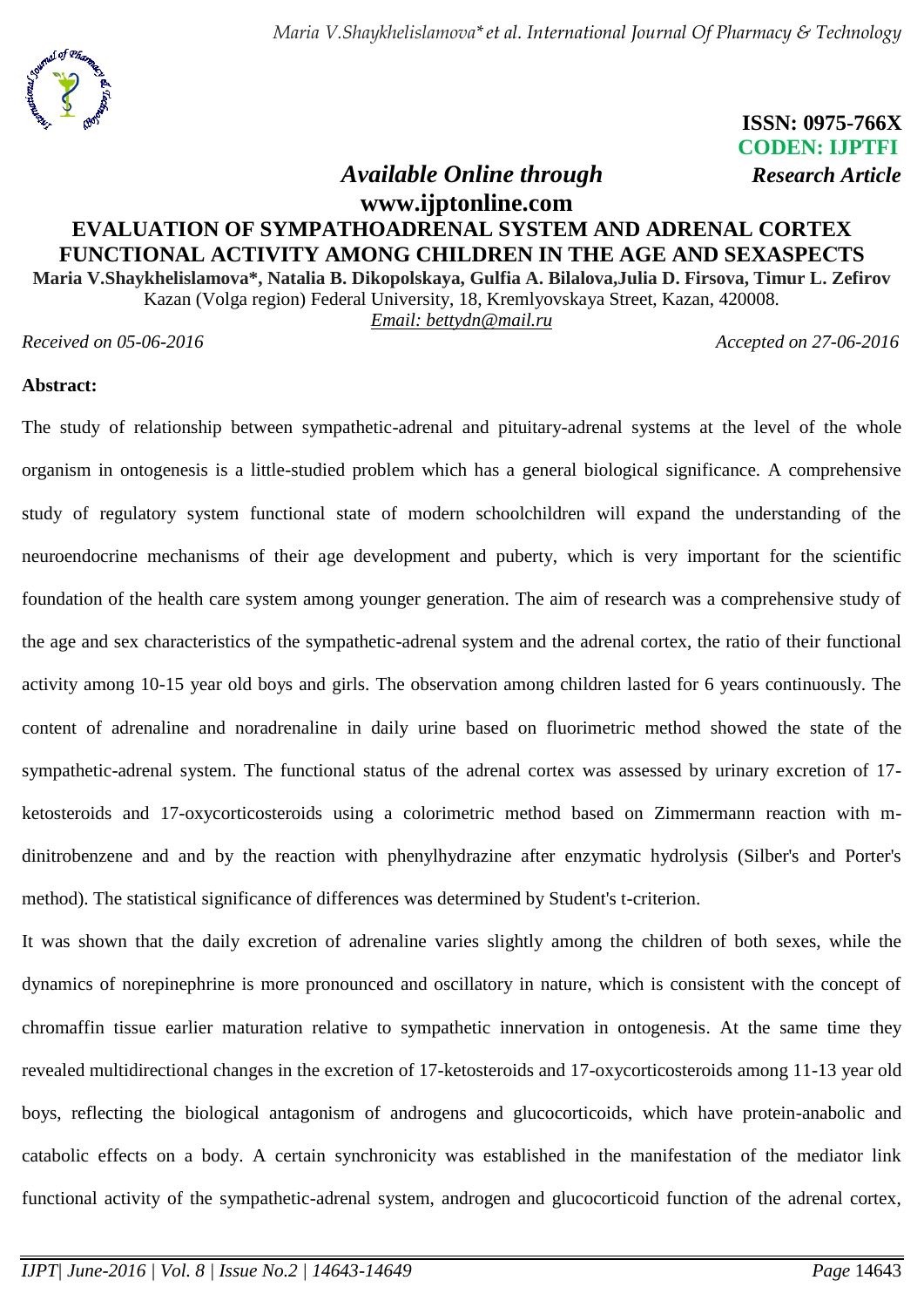which is manifested heterochronically in sex groups among 10 - 12 year old girls, and 14-15 year old boys. This confirms the literature data on the presence of close functional relationship between catecholamines and corticosteroids at different levels of neurohumoral regulatory mechanism and shows the features of adaptive reactions of children during prepubertal and pubertal development.

**Keywords**: Catecholamines, Corticosteroids, 10-15 year old boys and girls.

#### **Introduction**

According to the principle of functional system development heterochrony the maturation of neuroendocrine mechanisms takes place at each stage of ontogenesis which are necessary to ensure the vital functions and an optimal adaptation of a body to the conditions of existence peculiar to this age [1]. Nervous and hormonal mechanisms of the sympathetic-adrenal and pituitary-adrenal systems cooperate actively in the starting reactions of a central nervous system level [2], on the stages of catecholamines and corticosteroids biosynthesis in peripheral vegetal ways activity [3,4]. At the same time sympathetic-adrenal system (SAS), its sympathetic part is needed to start the humoral mechanism of adaptive endocrine reactions [5], and the pituitary-adrenal system provides the transition from urgent adaptive responses into the development of long-term adaptation [6]. At that the androgens of adrenal cortex may act as a defense mechanism, reducing the high level of glucocorticoids and the danger of their catabolic effect on the body [7].The adolescent period of ontogenesis is characterized by the inclusion of complex neuroendocrine mechanisms of puberty, accompanied by physiological hyperfunction of the hypothalamic region of brain and pituitary gland, adrenal cortex and medulla layer [8,9]. The powerful flow of sympathetic impulses in various organs and systems increases the tension and the vulnerability of a child's body when it is exposed to unfavorable external factors. Despite the available literature data devoted to the study of age and sex characteristics of SAS and adrenal cortex (AC) among children and adolescents [10], they are very contradictory, and they were obtained mainly from sick children [11]. There is no doubt that further joint study of regulatory system functional state will expand the idea concerning the neuroendocrine mechanisms of age-related and puberty development of a body from the point of view of the hypothalamic-pituitary-corticomedullary relationship. The understanding of neuro-humoral regulation patterns concerning the adaptive reactions among modern schoolchildren is very important for the scientific foundations of the health care system among younger generation. Based on the abovestated information, the purpose of the study was formulated. This purpose was aimed at a comprehensive study of the age and sex characteristics of SAS and AC, the ratio of their functional activity among 10-15 year old boys and girls.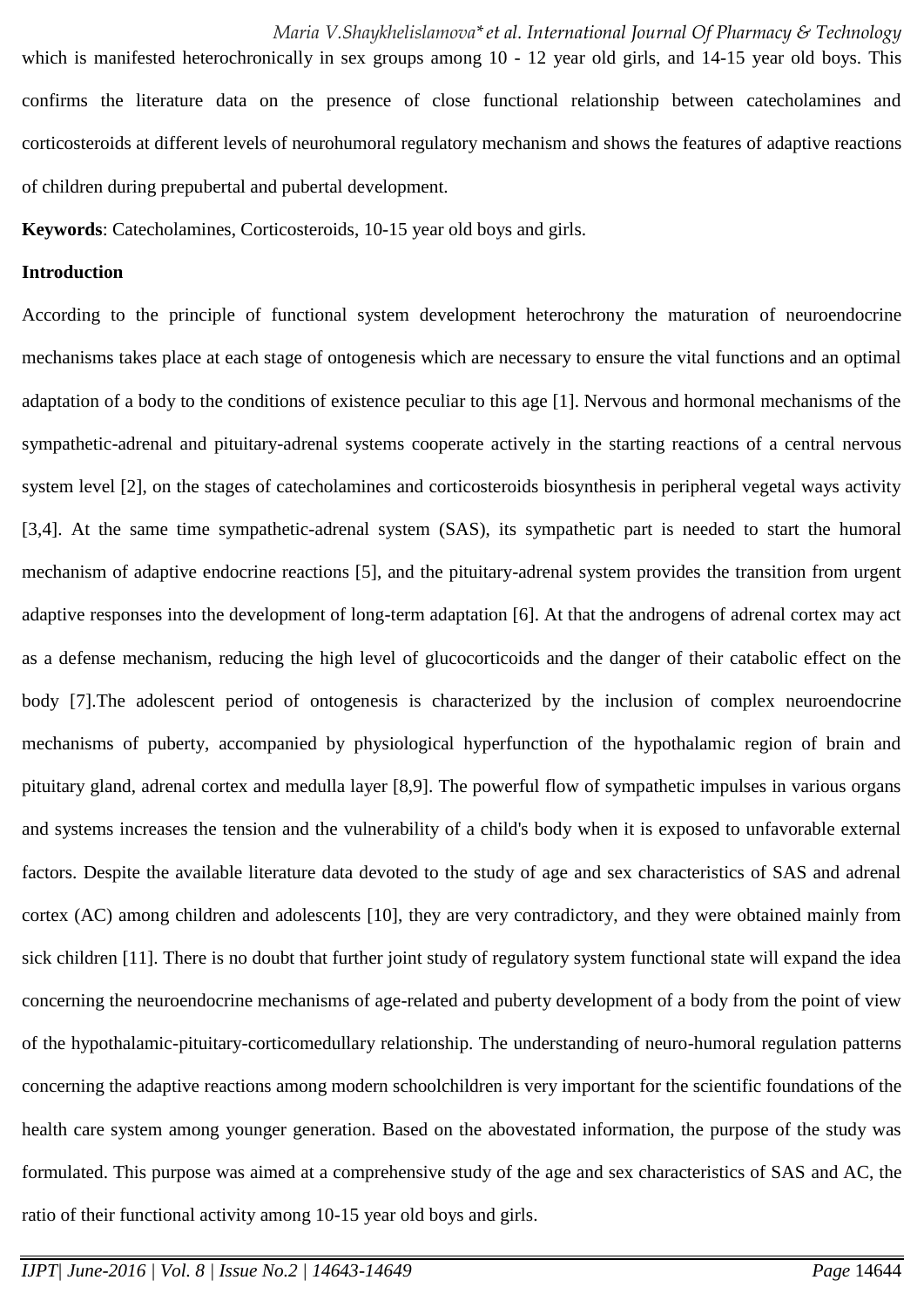#### **Methods**

10-15 year old boys and girls, studying at a secondary school in Kazan related to I and II health groups took part in the study. 42 girls and 39 boys were selected, they were observed for 6 years continuously.

SAS status was judged by the content of adrenaline (A) and noradrenaline (NA) in daily urine based on fluorimetric method [12]. The collected urine was acidified by sulfuric acid and was kept in a refrigerator. It was adjusted with ammonia to pH - 8.2 in the presence of EDTA before the determination. Standard catecholamines of Sigma company were used during fluorescence measurement. The state of NA was assessed according to the content of 17 ketosteroids (17-KS) and 17 oxycorticosteroid (17-OCS) in daily urine. In order to determine 17-KS the colorimetric method was used based on Zimmermann reaction with m-dinitrobenzene; 17-OCS content was determined by the reaction with phenylhydrazine after enzymatic hydrolysis (Porter's and Silber's method in the modification invented by Yudaev N.A.) [13]. The statistical analysis of the obtained material was carried out by standard methods of variation statistics using the software package Microsoft Excel Windows 2007. In order to assess the reliability of differences T-test was used based on Student's t-criterion.

#### **Results**

The analysis of age indicator dynamics concerning the studied systems showed that the functional activity changes in the hormone and mediator SAS links, the androgen and glucocorticoid function of AC observed among children during prepubertal and pubertal periods of ontogenesis, are manifested heterochronically in sex groups (fig. 1,2). Thus, the daily excretion A among the children of both sexes changes insignificantly from 10 to 15 years. There is only its slight increase among the boys at the age of 14, and it makes 0.97 mg/day ( $p < 0.05$ ), which is consistent with the concepts of an earlier chromaffin tissue maturation relatively concerning the sympathetic innervation in ontogenesis [3] and it is consistent with the data about its complete formation among 7-10 year old children [9]. While the dynamics of CA excretion is more pronounced and is oscillatory one, decreasing at the age of 12 - 13 among boys and increasing by 5.38 mg/day at the age of 14 ( $p<0.05$ ). CA excretion among schoolgirls has its own characteristics - its maximum level was observed at the age of 10, and this does not rule out the increase of pubertal CA, which is revealed earlier than among boys, and makes 3.77 mg/day ( $p \le 0.05$ ) at the age of 12. That is, the functional activity of SAS sympathetic component is manifested among girls at an earlier age as compared to boys and their peers surveyed 15-25 years ago [14], which indicates the predominance of nervous regulation mechanisms and is considered more optimal for the maintaining of a long drive for physiological systems in a child's body.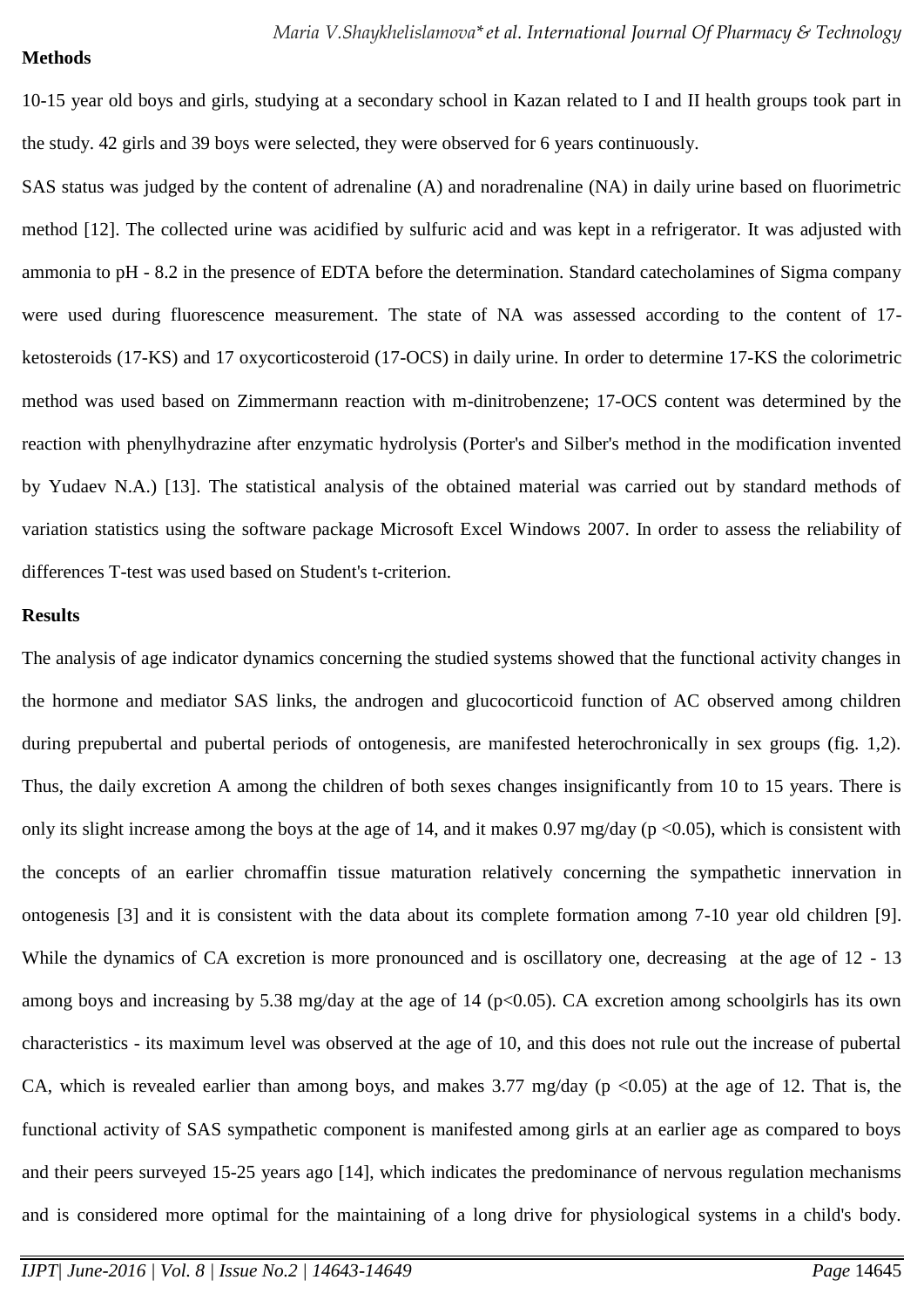However, the analysis of the relative values for A and AC excretion presented in a previous article [15], reveals their decline from 10 to 15 years (except for 11 year old boys who have a higher rate of AC excretion per 1 kg of body weight than 10 year old ones), explained by the fact that the increase of absolute figures takes place on the background of a body weight significant increase during theprepubertal period and puberty. According to our data, boys have a gradual increase of CA/A ratio when they become older (with some decline in 13 years, when CA excretion is relatively lower), and the largest increase of this ratio takes place at the age of 10 - 12 years. Thus, on the background of SAS links heterochronic maturation the activity of its mediator department increases in both sex groups. The comparative analysis of SAS and CA among children showed a certain synchronism in the manifestation of their functional activity with age, which is most clearly expressed in respect of the sympathetic SAS component and glucocorticoid CA function. Thus, a reliable increase of CA excretion among boys is accompanied at the age of 13 - 14 years by an equally significant increase of 17-OCS daily excretion, which amounts to 1.59 mcm/day (p <0.05) and, on the contrary, these indicators tend to decrease at the age of 12-13 years. Girls have an earlier maturation of mediator SAS link, accompanied by the highest daily excretion of CA at the age of 10, combined with equally significant release of glucocorticoid and androgen metabolites (p<0.05). However, the opposite changes of studied indicators are revealed. Against the background of the progressive and linear increase of 17-OCS boys have the tendency to reduce 17-OCS at the age of 11-13 years. Probably this reflects the biological antagonism of androgens and glucocorticoids that have protein-anabolic and catabolic influence on a body, which shows the growing role of CA androgen and sex glands in the regulation of growth processes with age [11,15], and confirms previous findings about the negative correlation of 17-OCS and a positive relationship of 17-OCS with the indices of body length among the schoolchildren at the age of 11 and 15 years [16].



**Fig. (1). Age dynamics of catecholamines, metabolites of androgens and glucocorticoids excretion among 10-15 year old boys.**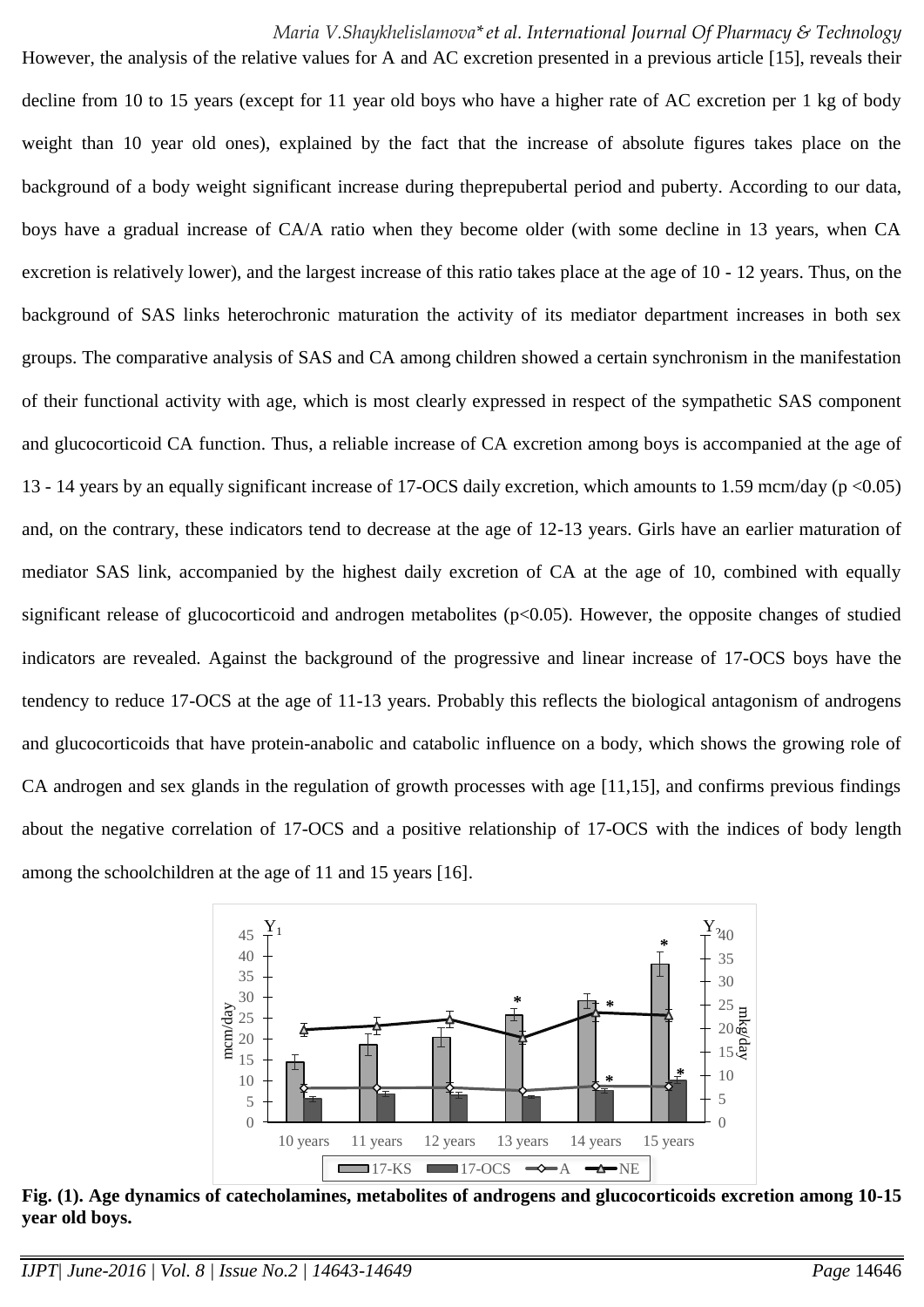*Maria V.Shaykhelislamova\*et al. International Journal Of Pharmacy & Technology Remark: ordinate - Y<sup>1</sup> – excretion of 17-KS and 17-OCS; Y<sup>2</sup> – excretion of A and NE.*





# **Fig. (2). Age dynamics of catecholamines, metabolites of androgens and glucocorticoidsexcretionamong 10-15 year old girls.**

*Remark: ordinate -*  $Y_1$  *– excretion of 17-KS and 17-OCS;*  $Y_2$  *– excretion of A and NE.* 

*\* -differences are significant atр<0,05 in comparison with previous age*

#### **Discussion**

Thus, this study led to the following conclusions:

1. The age development of SAS and CA among 10-15 year old children occurs heterochronically in age-sex groups: the most significant increase of CA daily excretion is detected among 10 year old girls and 14 year old boys. At that the excretion of A varies slightly in both sex groups; the peak in 17-KS and 17-OKS excretion is observed at the age pf 10, 12 and 14, 15 years respectively.

2. The simultaneous increase in absolute figures of CA, 17-KS and 17-OKS daily excretion is observed at the age of 10 among girls and at the age of 14 among boys, at that the dynamics of androgen metabolite excretion and glucocorticoids in the group of adolescents has different vectors at the age of 11-13 years.

The obtained data concerning a more pronounced age dynamics of CA excretion compared A is consistent with the concepts of chromaffin tissue early maturation relative to sympathetic innervation in ontogenesis [3] and is consistent with Drzhevetskaya I.A. (1987) and Selverova N.B. (2009) data on its complete development at the age of 7-10 years. At that the girls as compared with boys and their peers surveyed 15-25 years ago [14], have an earlier manifestation of SAS sympathetic component functional activity, reflecting the predominance of their nervous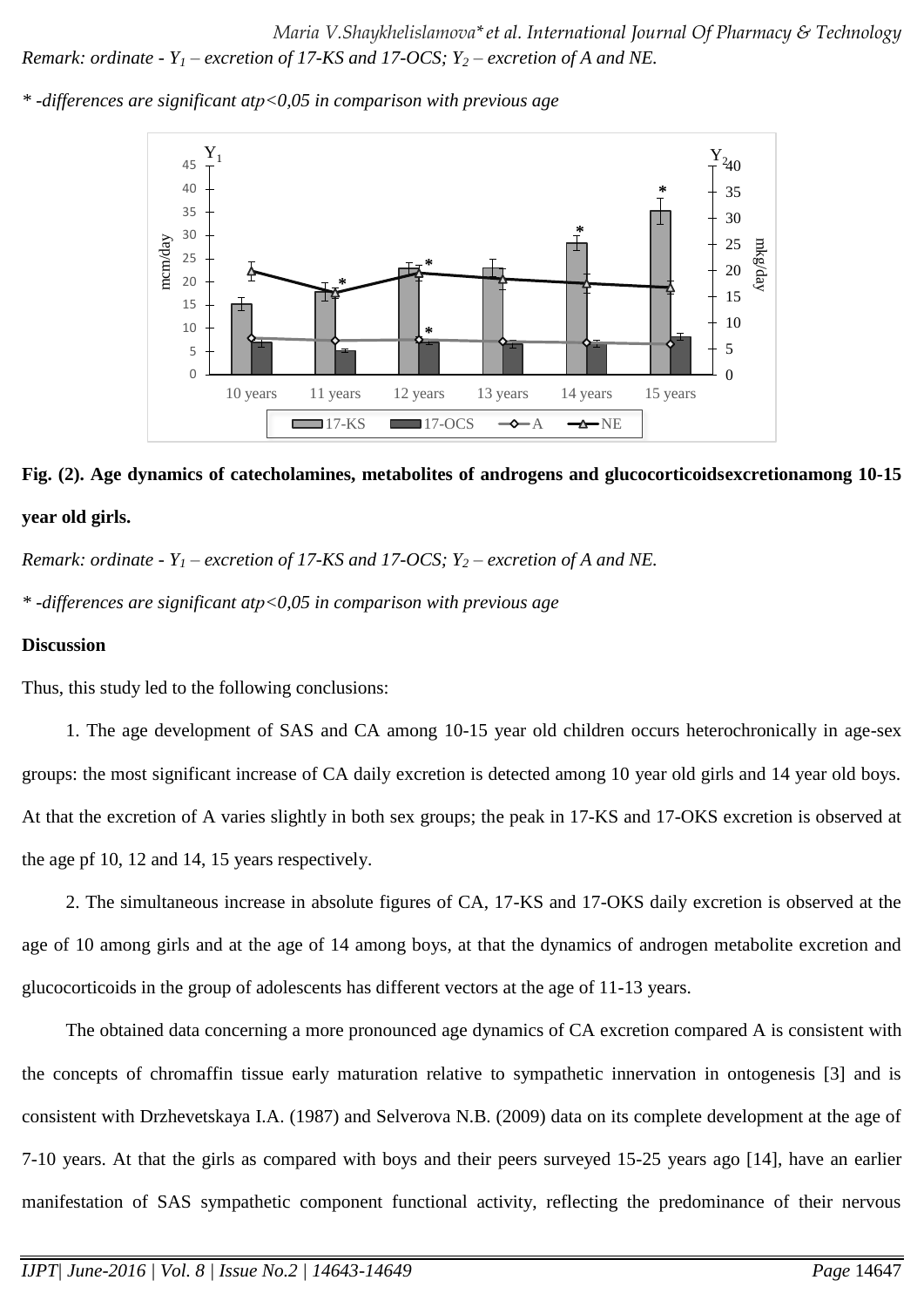regulation mechanisms and it is considered as more optimal for the maintaining of a long-term excitation of a child's body physiological systems. The opposite changes in 17-KS and 17-OKS excretion among the boys at the age from 11-13 years may reflect the biological antagonism of androgens and glucocorticoids which have protein-anabolic and catabolic effect on a body [7,8,16], as well as evidence the growing role of CA androgens and sexual glands in the regulation of growth processes [11]. This is confirmed by earlier obtained data on the negative correlation of 17-OKS and a positive relationship with 17-KS indices of a body length among the schoolboys at the age of 11-14 years [17]. The revealed synchronism of regulatory system functional activity is the most evident one in relation to SAS mediatorlink and CA glucocorticoid function, confirms the data from Duval F. et al. (2000), Nozdrachev A.D. (2001), Brede M. (2003) on the close functional relationship between catecholamines and corticosteroids at different levels of neurohumoral regulatory mechanism.

Thus, the age development and the adaptive activity among 10-15 year old children is provided by complicated, interdependent reactions of SAS and CA, aimed at the meeting of the basic metabolic and adaptation needs of a growing organism. Stating the presence of a certain synchronicity in the manifestation of the regulatory system functional activity, a heterochronic nature of their maturation in age-sex groups is noted. This points to a special role of catecholamines and corticosteroids in the provision of adaptive reaction neuroendocrine mechanisms among children and their more perfect character among girls as compared to the character of boys.

#### **Acknowledgement**

The work is performed according to the Russian Government Program of Competitive Growth of Kazan Federal University.

#### **References**

- 1. *Sudakov K.V.* Physiological basis and functional systems. Lecture course. M.: Medicine; 2000.
- 2. *DuvalF., MokraniM.C., CrocqM.A. etal.*Dopaminergic function and the cortisol response to dexamethasone in psychotic depression // ProgNeuropsychopharmacol Biol. Psychiatry. – 2000. – V.24. – N 2. - pp. 207-225.
- 3. *Nozdrachev A.D.* Physiology of the autonomic nervous system. M.: High School; 2001.
- 4. *Sapronov N.S., Bayramov A.A.* Cholinergic mechanisms of male sexual function regulation. SPb.: Art-Express 2013 -272 p.
- 5. *TsengY.T., WadhawanR., StabilaJ.P. etal.*Molecular interactions between glucocorticoid and catecholamine signaling pathways // Journal Allergy clin. immunol.  $-2002 - V$ . 110.  $- N$  6.  $- P$ . 247-254.